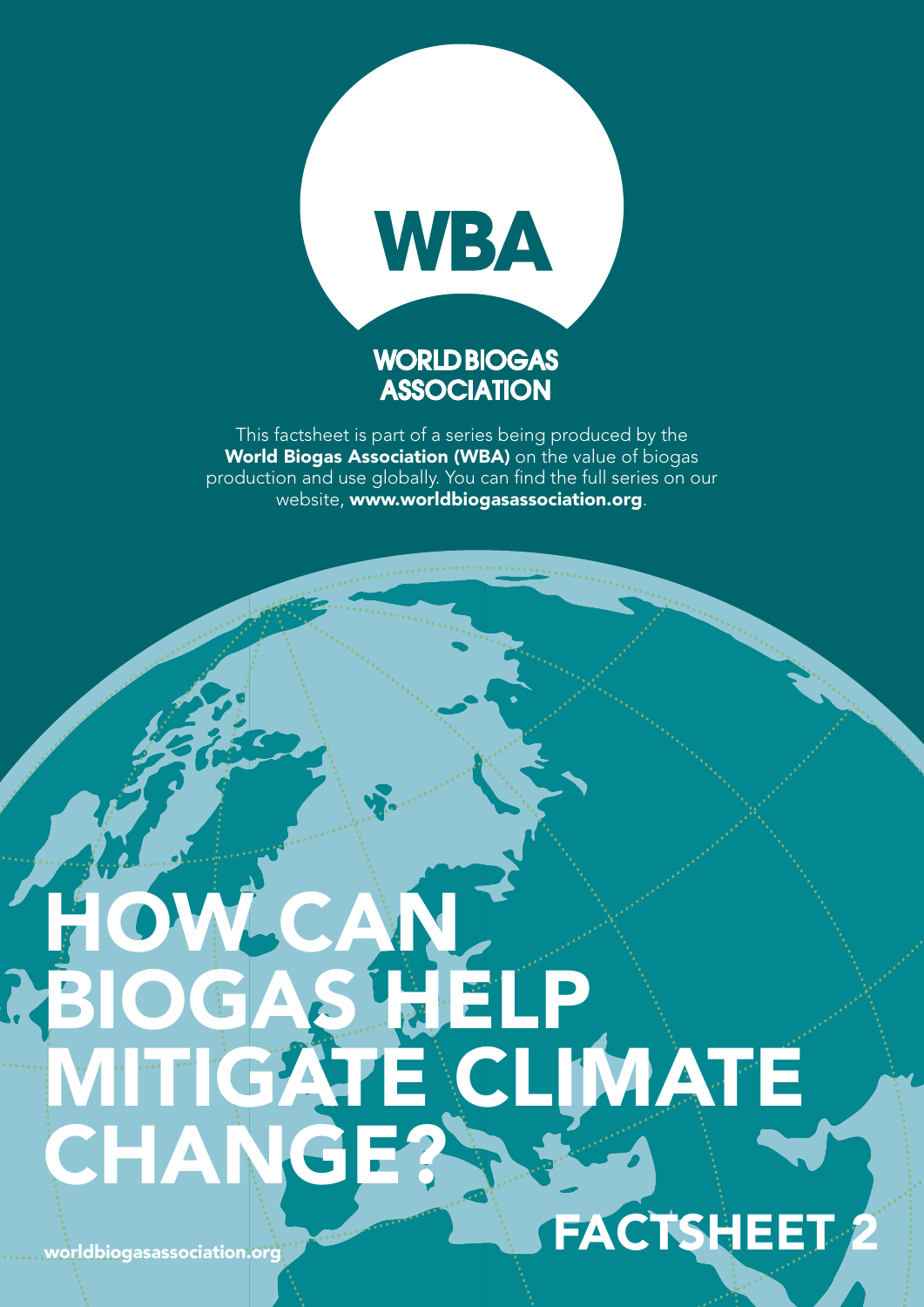# What is the problem?

Total anthropogenic greenhouse gas (GHG) emissions continue to increase, with around half of cumulative anthropogenic CO<sub>2</sub> emissions between 1750 and 2010 occurring in the last 40 years (IPCC: 2014). The Intergovernmental Panel on Climate Change (IPCC) find that  $\mathsf{CO}_2$  emissions from fossil fuel combustion and industrial processes contributed about 78% of the total GHG emission increase from 1970 to 2010, with a similar percentage contribution for the period 2000-2010 (IPCC: 2014).

## Who should be acting to address climate change?

The Paris Agreement, designed to limit average global temperature rise this century to well below 2 degrees Celsius above pre-industrial levels and to pursue efforts to limit the temperature increase even further to 1.5 degrees Celsius, is the first step in the global response to the threat of climate change. Achieving this ambitious goal requires all countries to put forward their best efforts through Nationally Determined Contributions (NDCs). The challenge is a collective one and businesses, NGOs, cities, and civil society across the globe have a key role in reducing emissions.

Studies by the World Bank show that the current average temperature rise of around 1°C above pre-industrial levels is creating dramatic climatic changes, with heat and weather extremes already impacting people, damaging crops and coastlines, and putting food, water, and energy security at risk (World Bank: 2014). Even if all of the pledges made at the UNFCCC COP21 in Paris were achieved, the planet would be on a course for warming of 2.6-3.1°C by 2100 (Joeri Rogelj et al: 2016).

# Why is biogas relevant to climate change?

The biogas industry is uniquely positioned to help achieve emissions reductions and mitigate many of the impacts of climate change through capturing organic wastes, producing renewable energy, and returning nutrients and organic content to the soil.

Biogas is generated through anaerobic digestion (AD), a natural process in which microbes digest organic material in sealed containers, producing biogas which can be used for cooking, heating, cooling, and electricity production or upgraded and used for vehicle fuel or gas-grid injection. This can be done on a micro scale (for buildings or small communities) and on a macro scale (for cities). Biogas can also be naturally occurring, rather than produced in digesters, such as in Lake Kivu in Africa and in mines.

## How biogas is involved in many different parts of the economy/environment

Biodegradable wastes are ubiquitous: they derive from multitudes of human social and economic activities. Such wastes can be found in: food waste from homes, restaurants, shops, and caterers; industrial production; agricultural wastes from animal husbandry, crop cultivation, and food production (such as dairy); and sewage sludge from wastewater treatment, both at city and local community level. All of these wastes emit methane but can be collected and taken to AD plants to produce renewable heat and energy, either for local use or for distribution into wider grids.

# How can biogas help reduce GHG emissions?

To achieve the Paris Agreement goals, emissions from energy generation must fall to around 80 $kg$  of CO $_{\rm 2}$  per MWh by 2040 – only renewables provide for this future (IEA: 2016). Biogas provides a means of mitigation to reduce the sources or enhance the sinks of greenhouse gases.

Biogas is a uniquely flexible form of energy generation. It can be used to generate baseload electricity, meet high-demand periods, provide low-carbon heat, or be upgraded for use as a transport fuel. As the graphic below shows, each of these sectors has high emissions (IPCC: 2015).



# **Greenhouse Gas Emissions by Economic Sectors**

worldbiogasassociation.org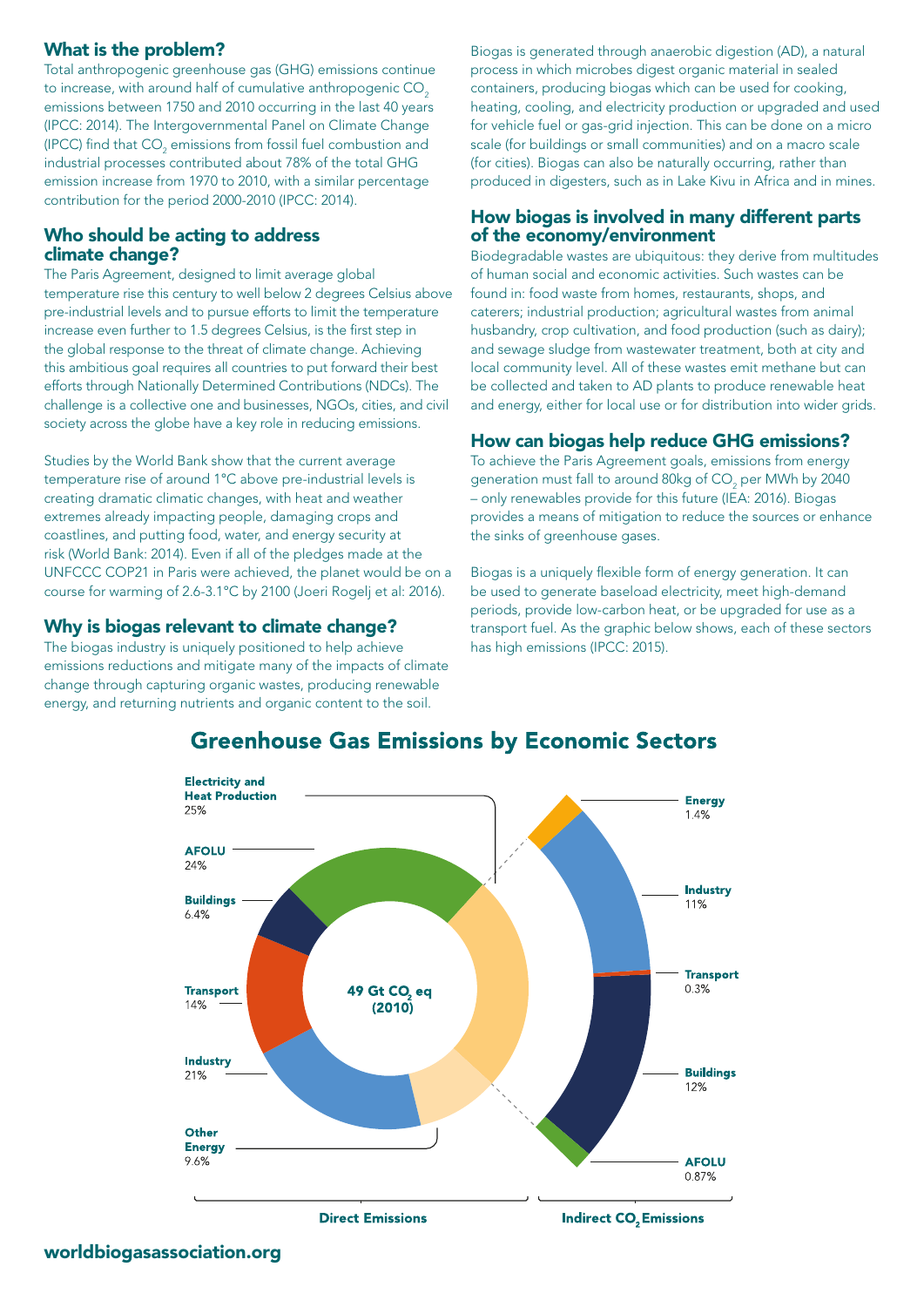At a glance: Biogas can reduce global GHG emissions by 18-20% and provide renewable energy from the world's food waste, industrial production wastes, feedstocks from agriculture and sewage.

# Biogas can contribute to reducing GHG emissions in the following ways:

|                                                              | <b>Source of GHG emissions</b><br><b>Contribution of biogas</b>                                                                                                                                                                                                                                                                                                                                                                                                                                                                                                                                                                                                                                                                                                                                                                                                                                                                                                                                                                                                                                                                                                                                         |
|--------------------------------------------------------------|---------------------------------------------------------------------------------------------------------------------------------------------------------------------------------------------------------------------------------------------------------------------------------------------------------------------------------------------------------------------------------------------------------------------------------------------------------------------------------------------------------------------------------------------------------------------------------------------------------------------------------------------------------------------------------------------------------------------------------------------------------------------------------------------------------------------------------------------------------------------------------------------------------------------------------------------------------------------------------------------------------------------------------------------------------------------------------------------------------------------------------------------------------------------------------------------------------|
| <b>GHG</b><br>emissions<br>from<br>electricity<br>generation | Renewable energy supplied 23.7% of global electricity in 2016 (REN21: 2016). Yet direct CO <sub>2</sub> emissions from the<br>energy supply sector are projected to almost double or even triple by 2050 (IPCC: 2014). Despite low global<br>prices for all fossil fuels and ongoing fossil-fuel subsidies, renewable generation saw record new capacity<br>connected in 2015 and 2016. Wind and solar energy has led this charge but biogas is crucial to balance these<br>intermittent electricity supplies.                                                                                                                                                                                                                                                                                                                                                                                                                                                                                                                                                                                                                                                                                          |
|                                                              | Biogas can reduce global emissions by 18-20%. It can be combusted to produce electricity and heat, which can be<br>used on site or fed into electricity or district heating networks, or fed straight into the grid. For countries that do not<br>have these networks, renewable-based mini-grids are becoming more commonplace.                                                                                                                                                                                                                                                                                                                                                                                                                                                                                                                                                                                                                                                                                                                                                                                                                                                                        |
| <b>GHG</b><br>emissions<br>in heat<br>supply                 | Energy used for heating or cooling accounts for about half of the total world final energy consumption,<br>with around 75% of this derived from fossil-fuel sources (REN21: 2016).<br>For high-income economies, use of biomethane in existing gas networks helps reduce emissions, limits the<br>inconvenience of change for gas customers and society overall, and provides the least expensive means of<br>decarbonising the heat supply (Energy Networks Association: 2016).                                                                                                                                                                                                                                                                                                                                                                                                                                                                                                                                                                                                                                                                                                                        |
| <b>GHG</b><br>emissions<br>from<br>transport                 | There is huge potential for biogas to help decarbonise the transportation sector, which according to the IPCC<br>accounts for 14% of global GHG emissions. 95% of the world's transportation energy comes from petrol-based<br>fuels, largely gasoline and diesel.<br>Using natural gas in place of petrol or diesel provides significantly reduced GHG emissions. Heavy-duty vehicles<br>switching to CNG or LNG from petrol and diesel will see savings of 16% for CNG and up to 15% for LNG.<br>Blending natural gas with just 20% renewable gas will reduce GHG emissions by 40% compared with oil-derived<br>fuels (NVGA Europe: 2017).                                                                                                                                                                                                                                                                                                                                                                                                                                                                                                                                                            |
| <b>GHG</b><br>emissions<br>from organic<br>wastes            | Emissions from the decomposition of food waste and other organic wastes contribute to climate change by<br>releasing gases into the atmosphere. Globally, 46% of solid waste is organic (World Bank: 2012) and there is great<br>potential to capture emissions and use the gas as a renewable energy source. Biogas can be generated through<br>anaerobic digestion or landfill sites, the latter of which emit 799 million tonnes of CO <sub>2</sub> e per year or 11% of global<br>emissions. GHG emissions also result from sewage waste. This too can be captured and used to generate renewable<br>energy.<br>Capturing and harnessing biogas from these waste streams increases awareness which can contribute to behavioural<br>change. This can lead to reductions in waste and improved resource efficiency, in turn further reducing emissions.                                                                                                                                                                                                                                                                                                                                              |
| <b>GHG</b><br>emissions<br>from<br>agriculture               | After the energy sector, agriculture is the second largest GHG emitter, with farms accounting for 12% of total global<br>GHG emissions (IPCC: 2014).<br>Around 20% of these emissions result from manure, and continue to grow by around 1% per year (IPCC: 2014).<br>Manure management systems such as AD or slurry lagoons capture this methane as it is emitted. Farms may use<br>this gas on site to reduce their energy demand, and in some countries they may receive financial incentives for<br>generating the renewable gas and exporting it to energy networks.<br>Another important source of emissions is synthetic fertilisers, which account for 13% of agricultural emissions<br>(IPCC: 2014). Digestate, a co-product of the AD process, avoids synthetic fertiliser use, reducing costs and associated<br>emissions. Spreading it onto land can improve soil quality and reduce pesticide use and water demand, supporting<br>farmers. Within 10 years synthetic fertilisers will overtake manure as a larger source of agricultural emissions.<br>Land-use change, notably deforestation caused by farm expansion, accounted for a further 4% of global GHG<br>emissions (WRI: 2014). |